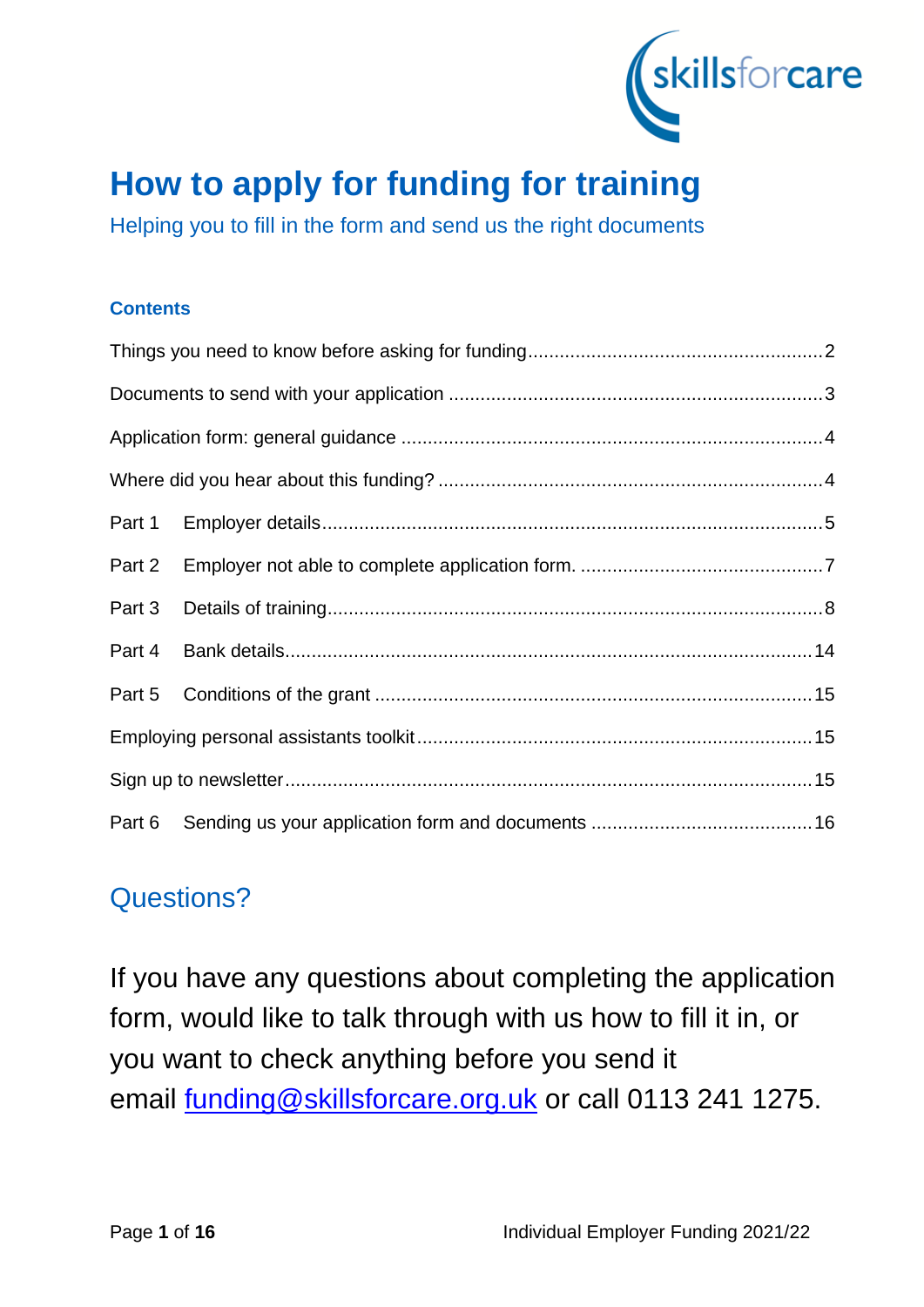# **Things you need to know before asking for funding**

- this funding is for people who live in **England** and employ's someone (a personal assistant) using a direct payment (social care or health) or their own money to support them to live their life according to their wishes and interests
- family members who employ personal assistants (PAs) on behalf of children who are under the age of 18 are not able to apply for this funding, unless they are using a personal health budget (PHB) from the NHS
- the money can be used to pay for a training course, expenses to get to and from the training and for a replacement PA when your usual PA is attending training
- the money can be used for different kinds of training like moving and assisting, first aid, communication, dementia awareness, diabetes awareness, risk assessments, skills for employers, and qualifications like a diploma in health and social care
- it usually takes about four weeks for us to look at your application and pay money into your bank
- we recommend that you do not book or pay for any training until we have told you that your application has been successful, and you can have the money
- this funding cannot be used to pay for training for self-employed PAs or PAs not employed by you (this includes PAs employed by an organisation)
- all training needs to be started and paid for by 30 April 2022
- you will need to send certain documents with your application form and send us completion evidence once the training has been completed
- we will add your details to our application database so we can contact you about your application and pay you the money
- we will evaluate the benefit of having this funding and you may be asked to fill in a survey or talk to a researcher.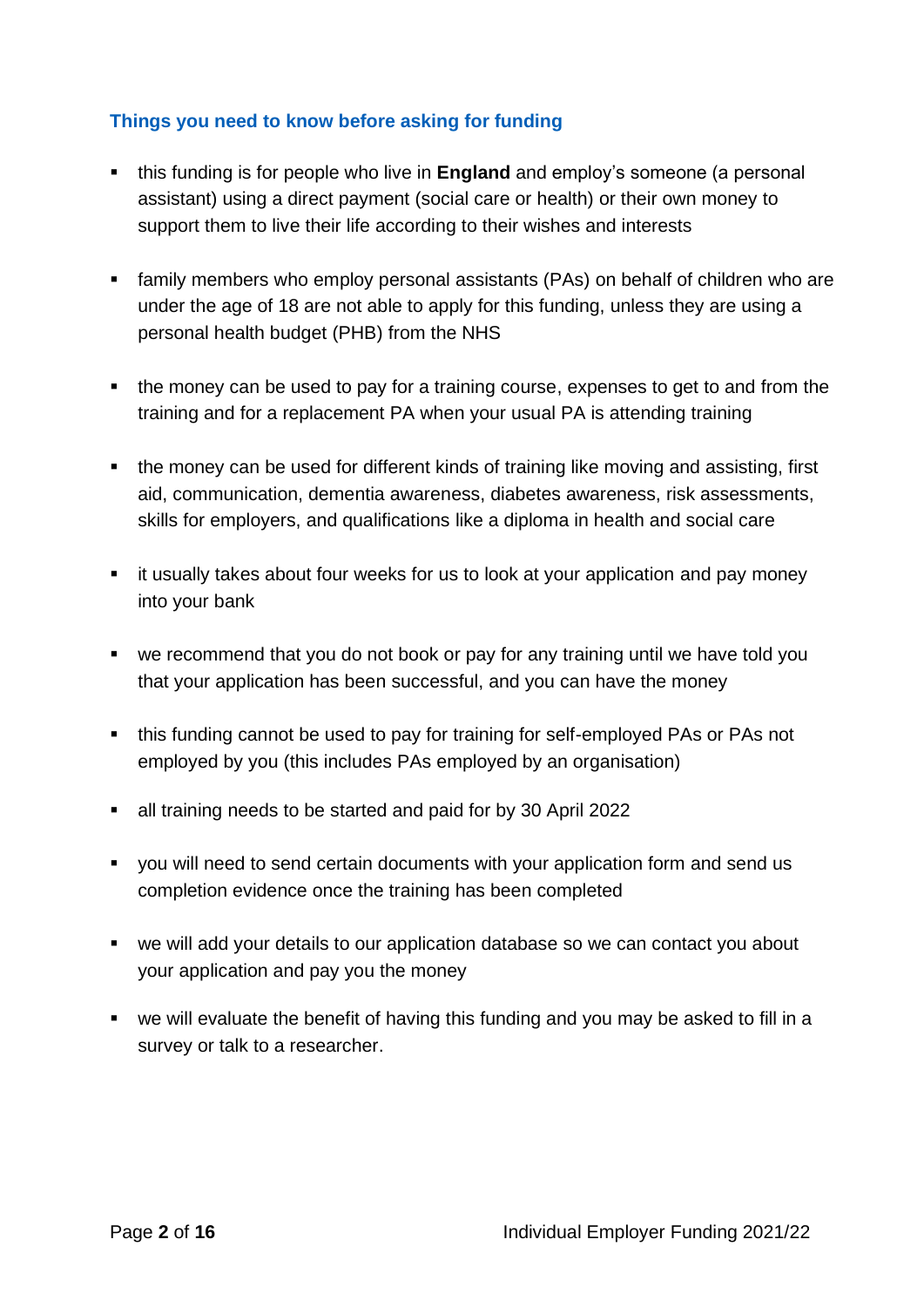# **Documents to send with your application**

You'll need to send copies of documents with your application form.

If you do not send them it will take longer to process your application. We will contact you and ask for any documents that you should have sent.

We will not process your application until we have all the documents we need.

| Proof that you employ a personal assistant, either<br>$\Box$ current certificate of employer's liability insurance, or<br>$\Box$ an official document from HMRC showing your tax employer reference,<br>name and address                           |  |
|----------------------------------------------------------------------------------------------------------------------------------------------------------------------------------------------------------------------------------------------------|--|
| <b>Proof of the costs of the training, you must provide all that are relevant</b><br>$\Box$ quote or invoice (including VAT) from the person or organisation<br>providing the training, that includes the details of the content of the<br>course. |  |
| $\Box$ quote, invoice or receipt of travel (or expected) travel costs<br>$\Box$ quote, invoice, receipt or copy of payslip to confirm costs for a<br>replacement PA                                                                                |  |
| If the employer, or person who requires support, is not able to<br>complete the application form and you are applying for funding on their<br>behalf, we will need to see one of the following                                                     |  |
| $\Box$ Copy of a document showing lasting power of attorney status<br>$\Box$ Copy of a document showing court appointed deputy status                                                                                                              |  |
| $\Box$ Letter or document from a local authority or health organisation<br>$\Box$ Letter or document from Jobcentre Plus or Dept for Work & Pensions<br>$\Box$ Letter or document from The Pensions Regulator                                      |  |
|                                                                                                                                                                                                                                                    |  |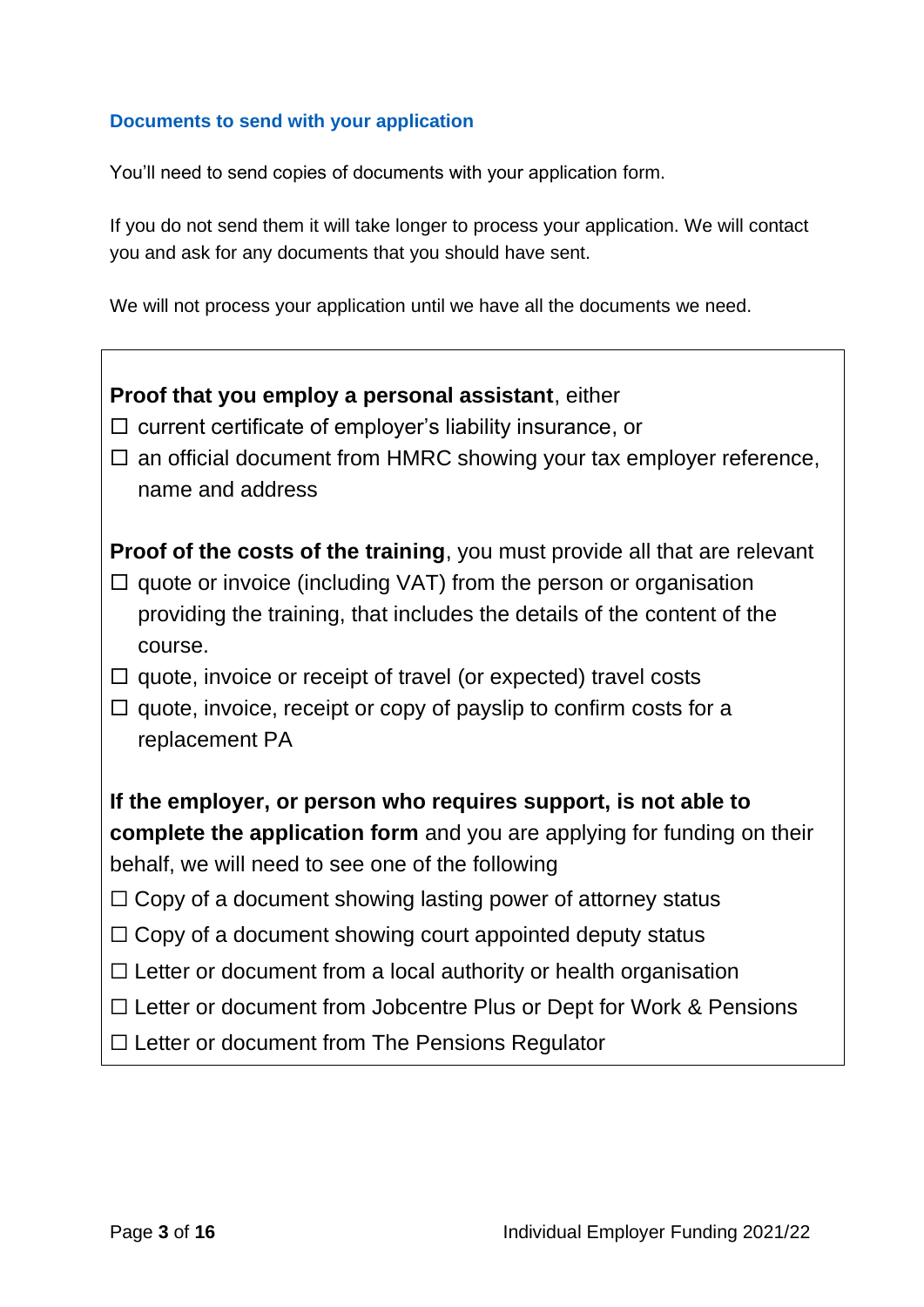# **Application form: general guidance**

Have a look at the application form.

You can ask someone to help you fill it in, if you need to.

You can contact Skills for Care if you need us to talk through the application with you over the telephone.

When you are filling in the application using a computer, you might need to think about the following:

#### **Paragraph return**

You should press 'shift' or 'ctrl' at the same time as the 'return' button to start a new line or paragraph.

#### **Copy and pasting text**

If the copy and paste isn't working when you right click using a mouse, try using the controls on the keyboard. Select the text that you want to copy, press 'ctrl' and 'c' to copy text, and 'ctrl' and 'v' to paste the text.

#### **Spell check**

The spell check function does not always work in these forms.

#### Where did you hear about this funding?

You must **tick one** of the boxes to tell us how you found out about the funding. If you ticked 'Other' you must give more information about how you found out about the funding by writing in the box provided.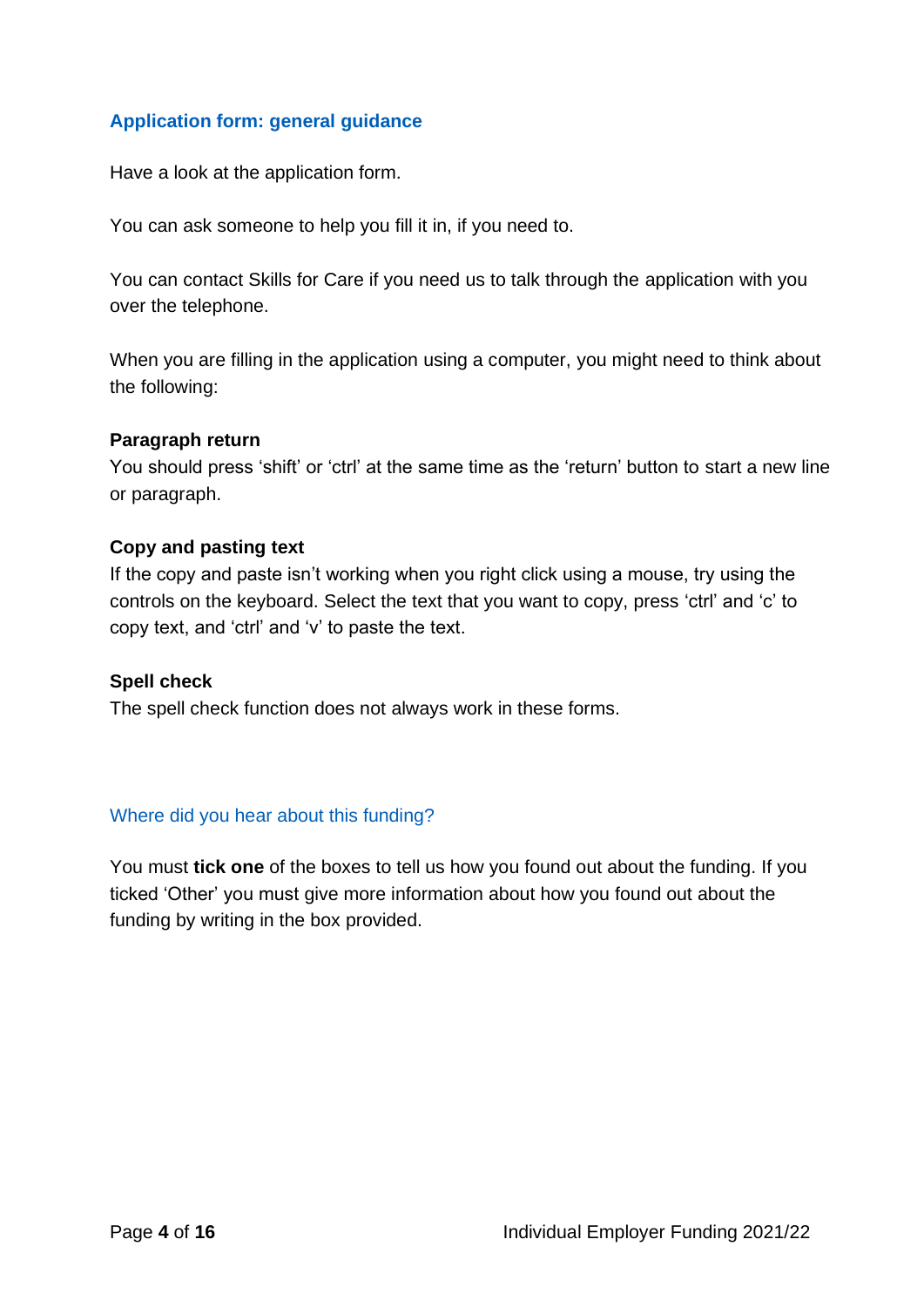# **Part 1 Employer details**

All parts of this section must be completed.

| <b>First and last name</b>                     | The name of the person who needs care and support, or the<br>details of the adult acting on behalf of a child (under 18) who<br>has a PHB.                                                                                                                                                                                                                                                                                                                                                                                                                                                                                                                                                                                            |
|------------------------------------------------|---------------------------------------------------------------------------------------------------------------------------------------------------------------------------------------------------------------------------------------------------------------------------------------------------------------------------------------------------------------------------------------------------------------------------------------------------------------------------------------------------------------------------------------------------------------------------------------------------------------------------------------------------------------------------------------------------------------------------------------|
| Age of person who<br>needs care and<br>support | Tell us the age of the person who needs care and support.                                                                                                                                                                                                                                                                                                                                                                                                                                                                                                                                                                                                                                                                             |
| Address and postcode                           | The place where the person who needs care and support lives.                                                                                                                                                                                                                                                                                                                                                                                                                                                                                                                                                                                                                                                                          |
| Phone number                                   | The telephone number of the person who needs care and<br>support (or their nominated person).                                                                                                                                                                                                                                                                                                                                                                                                                                                                                                                                                                                                                                         |
| <b>Email</b>                                   | Email address for the person who needs care and support (or<br>their nominated person).                                                                                                                                                                                                                                                                                                                                                                                                                                                                                                                                                                                                                                               |
| <b>Number of PAs</b><br>employed               | The number PAs you employ now.<br>Do not include any self-employed PAs you have or any PAs<br>that are not employed by you (including those employed by an<br>organisation).                                                                                                                                                                                                                                                                                                                                                                                                                                                                                                                                                          |
| PAs are funded by                              | Tick all that apply<br>If you get a direct payment from your local council or adult<br>social services department, you should tick the box 'a<br>social care direct payment (LA)'<br>If you have been assessed as having continuing health<br>care needs and you get a personal health budget or PHB<br>from the NHS or your local clinical commissioning group<br>(CCG), you should tick the box 'a PHB direct payment<br>$(NHS)$ .<br>If you get both a <b>direct payment and a PHB</b> you should<br>п<br>tick both 'a social care direct payment' and 'a PHB direct<br>payment'.<br>If you pay for your PAs using your own money (i.e. you<br>don't get a direct payment), you should tick 'I use my own<br>money (self-funder)'. |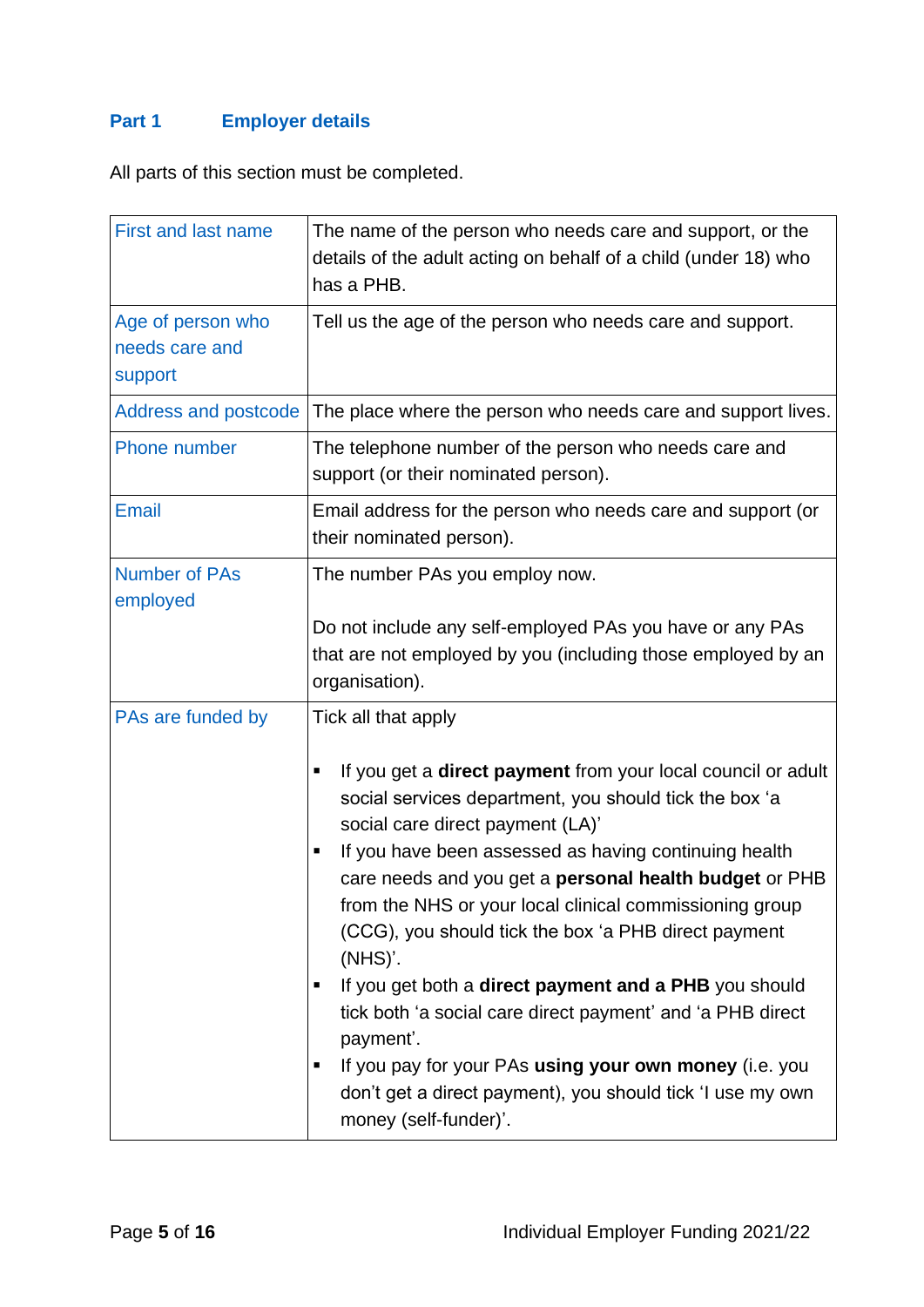| Which council (local<br>authority) or (CCG)<br>agreed your direct<br>payment? | The name of your local council (or local authority) or your local<br>health organisation/CCG that agreed you were eligible to<br>receive a direct payment.<br>If you ticked 'I use my own money (self-funder)' because you<br>do not get a direct payment, you should leave this box blank. |
|-------------------------------------------------------------------------------|---------------------------------------------------------------------------------------------------------------------------------------------------------------------------------------------------------------------------------------------------------------------------------------------|
| Please contact me by                                                          | Tell us the way in which you'd like us to be in contact with you<br>about your funding application.<br>Our normal way of keeping in contact is by email.                                                                                                                                    |
|                                                                               | But if you'd like us to use the telephone to speak to you, we<br>can call you (you'll need to provide a telephone number).<br>We'll confirm any telephone calls in writing by posting a letter<br>to you, so that you and we have a record of what has been                                 |
|                                                                               | discussed and agreed.<br>Tick one of the boxes to show your preference:<br>$\Box$ Telephone<br>$\Box$ Email<br>$\Box$ Letter                                                                                                                                                                |

You will need to send **one** of these documents to prove that you are an employer:

- current certificate of employer's liability insurance, or
- an official document from HMRC showing your tax employer reference, name and address.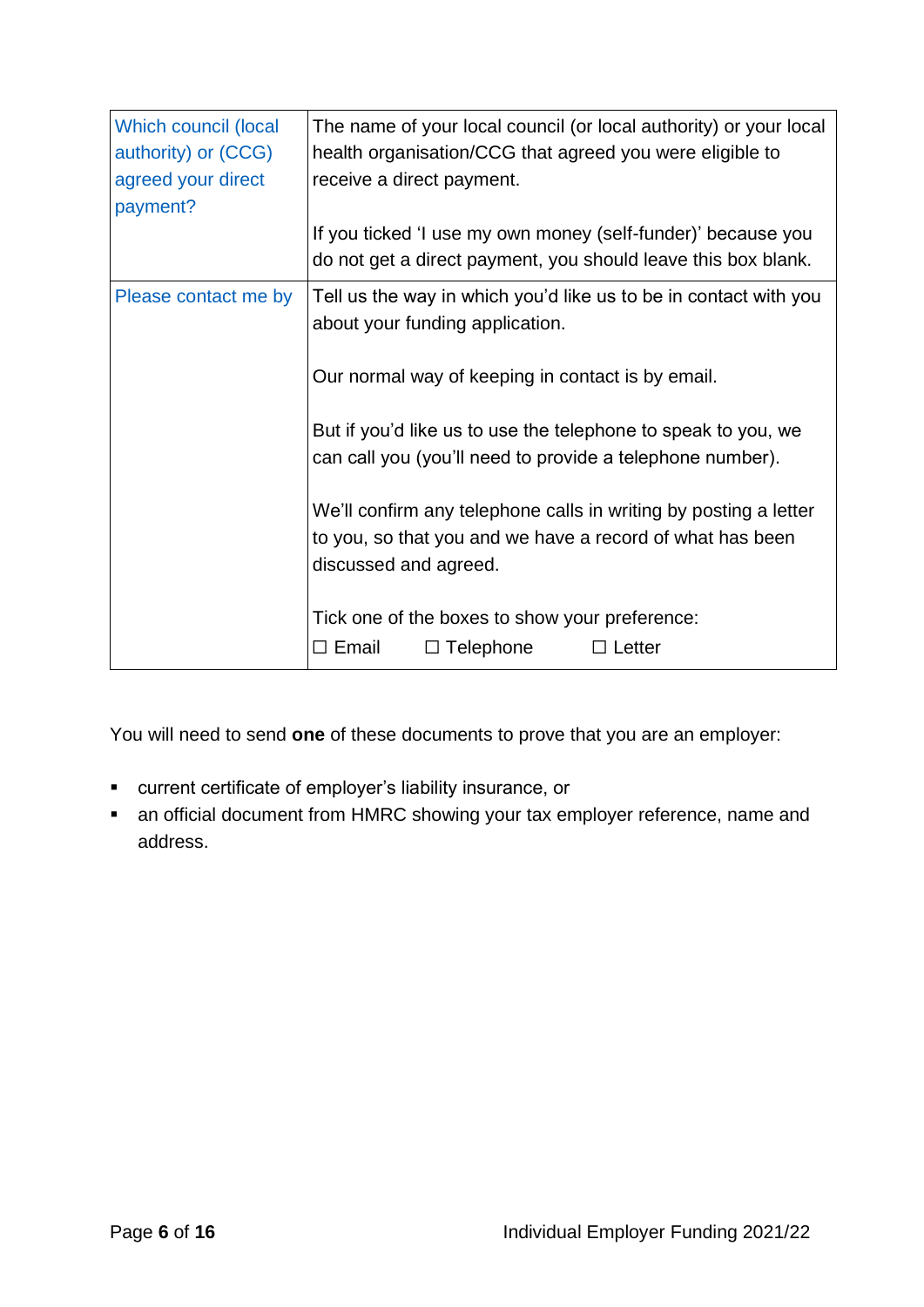# **Part 2 Employer not able to complete application form.**

If the employer (**the person who needs care and support**) is an adult and unable to complete the application form, they may have someone complete it and ask for the money for them.

If the employer only needs **practical support** or advice to complete the application form and knows that they are asking for money, this section does not need to be completed.

If the employer (**the person who needs care and support**) is an adult has someone that has been **appointed to act on their behalf**, then that **nominated person** should complete this section of the form. They should also provide one of the following documents, so we know that they are authorised to act for the employer (the person who needs care and support):

- Copy of a document showing lasting power of attorney status
- Copy of a document showing court appointed deputy status
- Letter or document from a local authority or health organisation
- Letter or document from Jobcentre Plus or Department for Work
- Letter or document from The Pensions Regulator

The document should contain the name of the employer (**person who needs care and support**) and the person acting on their behalf.

You should tick to say which document you are sending with the application.

Skills for Care is only able to talk about the details of an application for funding with the employer (**the person who needs care and support**) or their **nominated person** we have been told about.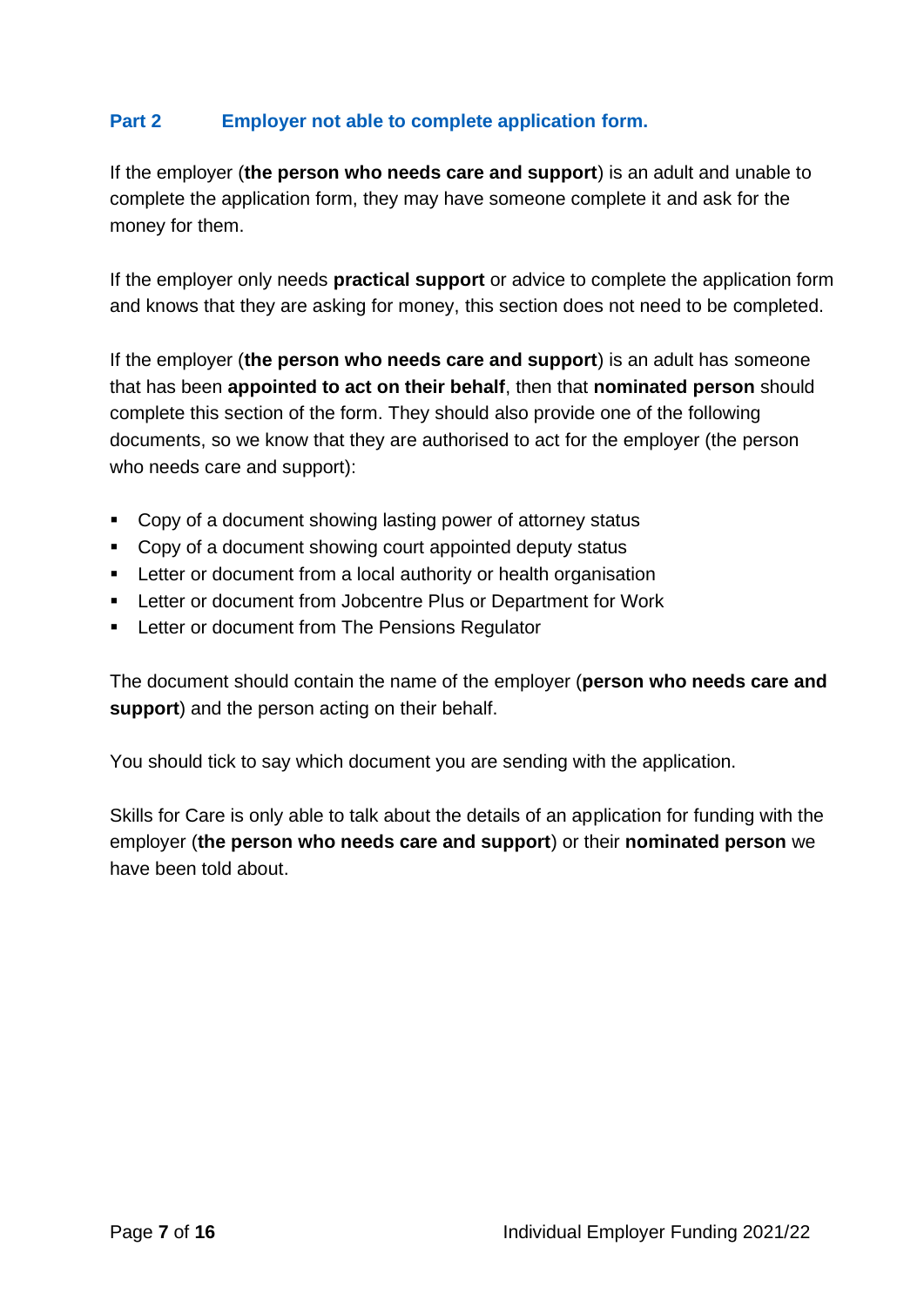# **Part 3 Details of training**

This section must be completed in full and proof of all costs (including VAT) must be provided.

Over the next few pages of this guidance, you will find more detailed guidance about what sort of information should be included in each box and how to work out the costs and the amount of money you want to ask for.

#### Who can I claim funding for?

If you have more than one PA, you can ask for money to pay for training for each of them and pay for more than one type of training.

You cannot ask for money to pay for training for self-employed PAs or PAs not employed by you (this includes PAs employed by an organisation).

You can also ask for money to pay for training that you as an employer may need.

You can apply for money to pay for a maximum of five training courses per person, per application.

#### *Example:*

*2 x PAs attending 5 courses each = 10 courses 1 x employer attending 5 courses = 5 courses Total of 15 courses*

#### Asking for more money to pay for training

Once this training has been completed (and you have sent us copies of certificates) you can ask for more money to pay for more training later, if it is available.

You cannot ask for more money to pay for more training until the training that has already been funded has finished and you have sent us copies of the completion certificates.

Fill in the details for each training course in the table in Part 3.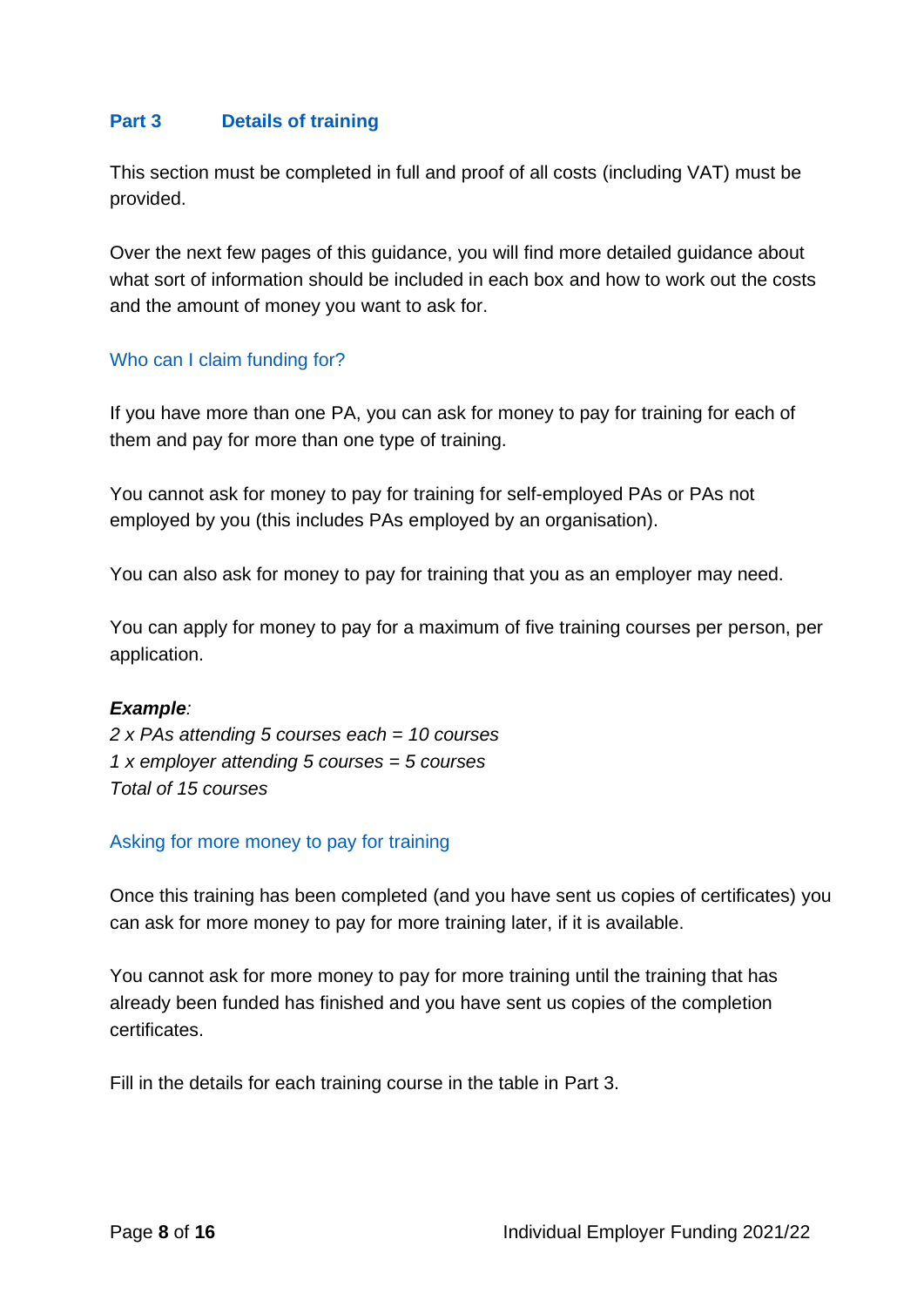| <b>Training course</b>             | This box should contain the name of the training course or qualification.                                                                                                                                                                                                                                                                                                                                             |
|------------------------------------|-----------------------------------------------------------------------------------------------------------------------------------------------------------------------------------------------------------------------------------------------------------------------------------------------------------------------------------------------------------------------------------------------------------------------|
|                                    | Here are some examples:<br><b>First Aid</b><br>п<br>moving and assisting<br>п<br>how to be a good employer or employing PAs<br>ш<br>accredited qualification in health and social care (such as Level 2, 3 or<br>5 Diplomas in Health and Social Care)<br>condition specific awareness (e.g. dementia, autism etc.)<br>tailor made or bespoke training that learning providers have set up to<br>ш<br>meet your needs |
|                                    | Delegated health care tasks<br>Applications for money to pay for training for any delegated health care<br>tasks included in a care plan will not be accepted. Training (or the money<br>for training) for these essential tasks must be met by your local NHS<br>organisation.                                                                                                                                       |
|                                    | <b>Training course details</b><br>You must send details of the content (what will be learned) of the training<br>courses as well (see Training Costs (incl. VAT)).                                                                                                                                                                                                                                                    |
| Name and<br>address of<br>provider | You must give the name and address of the organisation or person who<br>will be providing the training. It could be a local authority, NHS<br>organisation, private training provider, local college, direct payments or<br>support organisation, for example.                                                                                                                                                        |
|                                    | You will need to find an organisation or person that will do the training<br>you need or want.                                                                                                                                                                                                                                                                                                                        |
|                                    | Need help finding an organisation or person to deliver training?<br>Your local NHS or social care direct payments adviser or support<br>organisation may be able to help you with this. Or you could try searching<br>on Skills for Care's list of endorsed learning providers<br>www.skillsforcare.org.uk/endorsement.                                                                                               |
|                                    | Skills for Care cannot search for and arrange training for you.                                                                                                                                                                                                                                                                                                                                                       |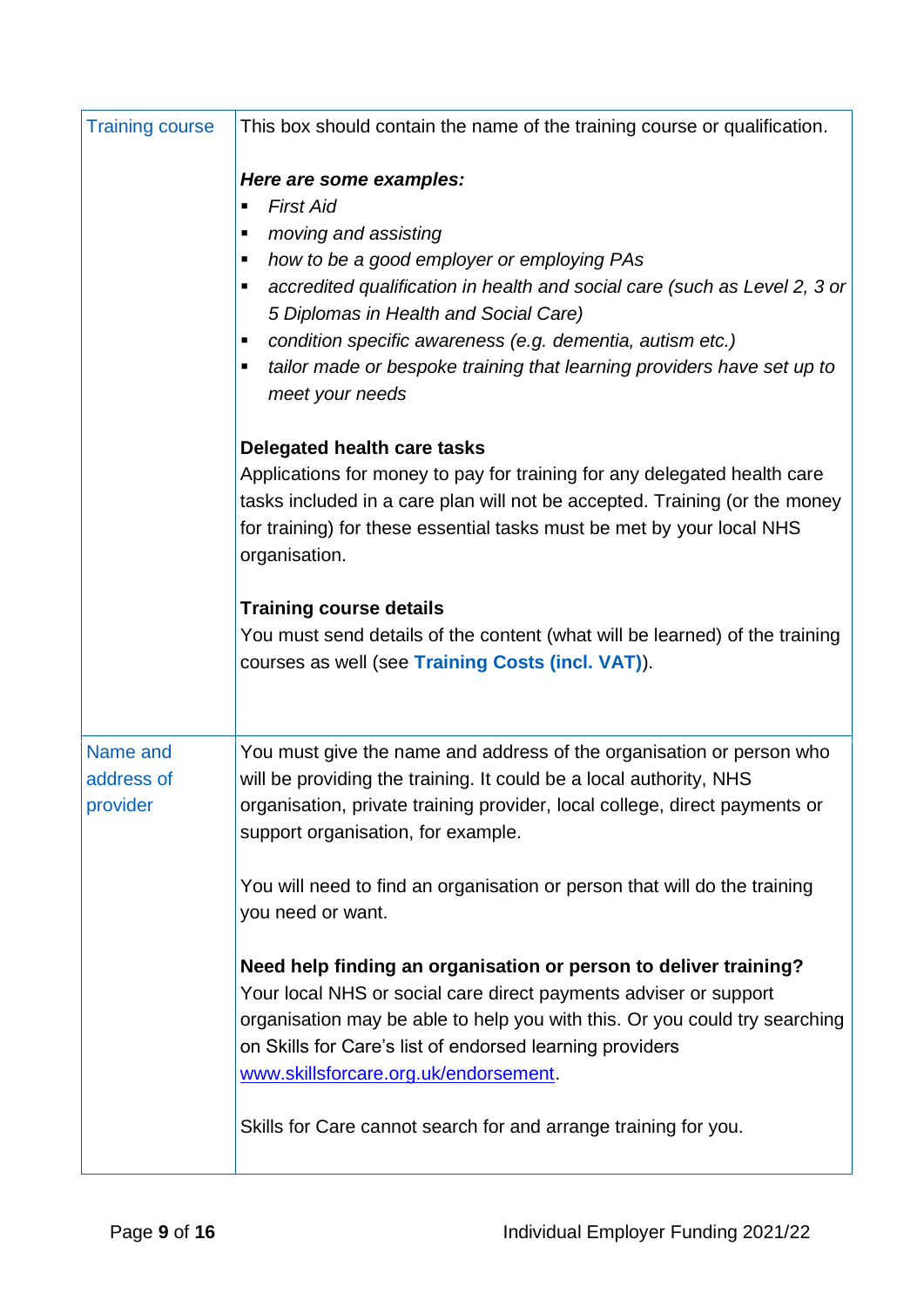| Learner's first<br>and last name            | You must give the first and last names of the people going on the<br>training. For example, you as the employer and/or the names of the PAs<br>you employ.                                                                                                                                                                          |
|---------------------------------------------|-------------------------------------------------------------------------------------------------------------------------------------------------------------------------------------------------------------------------------------------------------------------------------------------------------------------------------------|
|                                             | Do not include self-employed PAs, or PAs not employed by you (this<br>includes PAs employed by an organisation).                                                                                                                                                                                                                    |
| <b>Course start and</b><br>end dates        | You must say when the training course is going to start and finish so we<br>know when you will send a copy of a completion certificate.                                                                                                                                                                                             |
|                                             | <b>Example:</b>                                                                                                                                                                                                                                                                                                                     |
|                                             | a course lasting three days starting on 17 May would be written as 17-<br>19 May.                                                                                                                                                                                                                                                   |
|                                             | Diploma course lasting 10 months starting in September would be<br>٠<br>written as September 2021 - July 2022                                                                                                                                                                                                                       |
|                                             | All training courses must be paid for and started before 30 April 2022.                                                                                                                                                                                                                                                             |
|                                             | Course end dates can be after 30 April 2022. This means that this<br>money can be used to pay for accredited qualifications that take longer to<br>complete, for example a level 2 Diploma in Health and Social Care.                                                                                                               |
| <b>Training course</b><br>costs (incl. VAT) | You must put the total cost of the training course, including any VAT.                                                                                                                                                                                                                                                              |
| (E)                                         | Costs should explain how much money is needed for each training<br>course.                                                                                                                                                                                                                                                          |
|                                             | <b>Example:</b>                                                                                                                                                                                                                                                                                                                     |
|                                             | 2 x PAs doing a First Aid course costing £600 per PA is 2 x £600 =                                                                                                                                                                                                                                                                  |
|                                             | £1,200 including VAT.                                                                                                                                                                                                                                                                                                               |
|                                             | You must send with your application a quote or invoice from the person<br>or organisation that is going to be providing the training that explains all<br>the details of the course, including:<br>the subjects covered and what will be learned<br>п<br>where and when it will be held<br>٠<br>how much it will cost in total<br>٠ |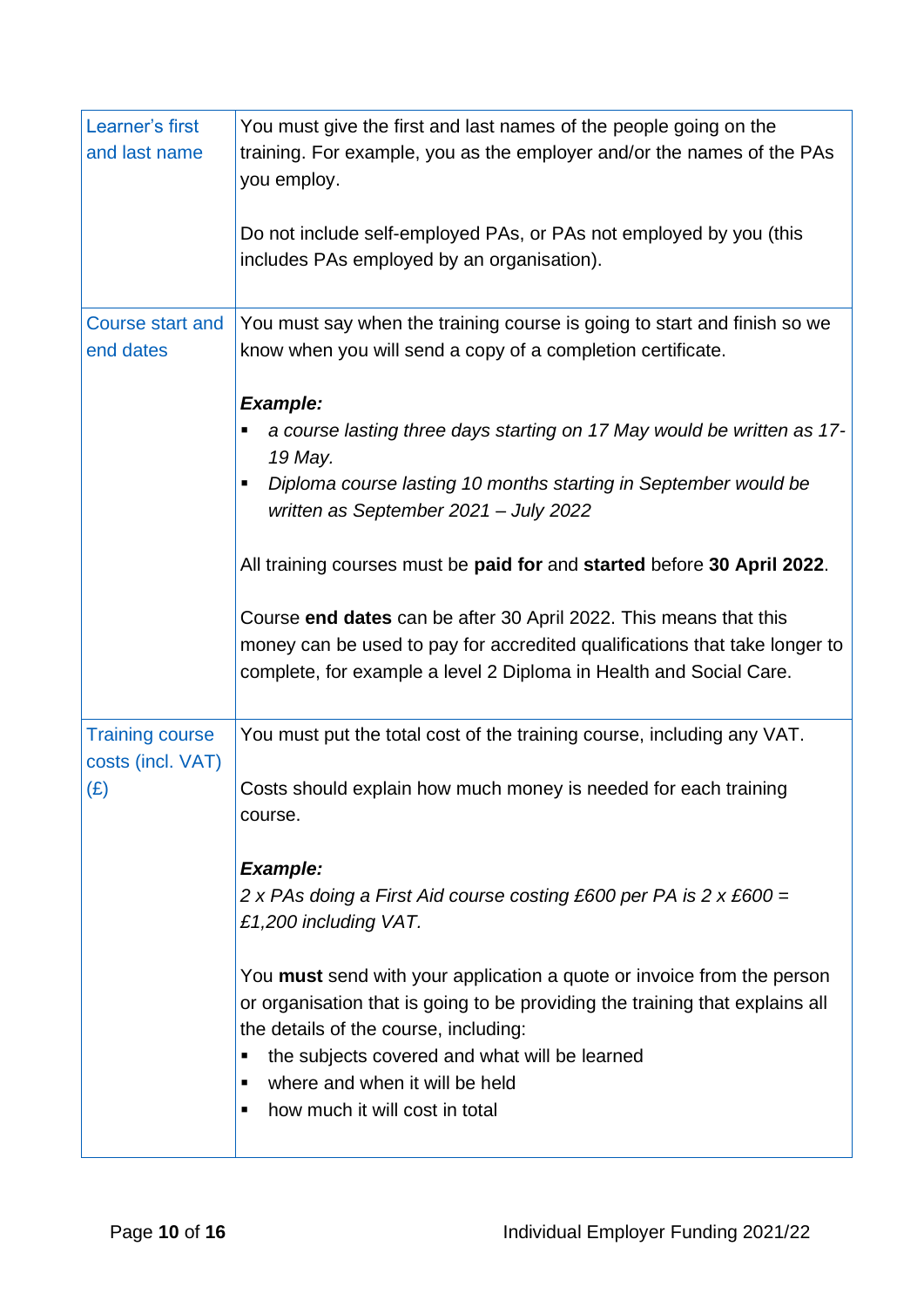| Travel costs $(E)$ | You can ask for money to pay for the cost of travelling to and from the                                                                                     |                                                                                                                  |  |
|--------------------|-------------------------------------------------------------------------------------------------------------------------------------------------------------|------------------------------------------------------------------------------------------------------------------|--|
| and mode of        | training, but you must send a quote, invoice or receipts to show how                                                                                        |                                                                                                                  |  |
| transport          | much the travel will cost and the mode of transport that will be used.                                                                                      |                                                                                                                  |  |
|                    | All travel should be booked as far in advance as possible to get the best                                                                                   |                                                                                                                  |  |
|                    | value and train tickets must be standard class.                                                                                                             |                                                                                                                  |  |
|                    |                                                                                                                                                             |                                                                                                                  |  |
|                    | Taxi                                                                                                                                                        |                                                                                                                  |  |
|                    | Ask your local taxi company to send you a quote telling you how much<br>the journey will cost.                                                              |                                                                                                                  |  |
|                    | <b>Example:</b> Kirkstall to Leeds College would cost £5 each way. For a 3<br>day course, this would cost £30 (3 days x 2 journeys each day of £5<br>each). |                                                                                                                  |  |
|                    |                                                                                                                                                             |                                                                                                                  |  |
|                    | <b>Train or bus travel</b>                                                                                                                                  | 17:23 Leeds [LDS]<br>17:33<br>0 Details<br>Morley [MLY]<br>10m<br><b>SELECTED</b>                                |  |
|                    | You can send an example of how                                                                                                                              | r services you can travel o<br>17:56 Leeds [LDS]<br>Morley [MLY]<br>18:06<br>$\circ$<br>Details<br><b>Select</b> |  |
|                    | much the journey may cost, like a                                                                                                                           | 18:23 Leeds [LDS]<br>Morley [MLY]<br>18:32<br>0 Details<br>Select<br>Details                                     |  |
|                    | photo or screen shot from a travel                                                                                                                          | 18:56 Leeds [LDS]<br>Morley [MLY]<br>Later trains                                                                |  |
|                    | website like the one pictured here,                                                                                                                         | Tickets<br>Show the cheapest<br>filter your journey details ~                                                    |  |
|                    | showing the details and cost of the                                                                                                                         | Journey details<br>1 x Adult - Anytime Day Return<br>assengers and railcards<br>change your passengers details   |  |
|                    | journey.                                                                                                                                                    | £3.60<br><b>Total</b>                                                                                            |  |
|                    |                                                                                                                                                             | Promotions and Railcards<br><b>Conorthern</b><br>PLUSBUS - Leeds                                                 |  |
|                    | <b>Example:</b>                                                                                                                                             | Add to basket                                                                                                    |  |
|                    | Travelling by train, it would cost                                                                                                                          | Routes: availability and fares are subject to                                                                    |  |
|                    | £3.60 return per day for 3 days giving a total cost of £10.80 per PA for 2                                                                                  |                                                                                                                  |  |
|                    | PAs this would cost £21.60.                                                                                                                                 |                                                                                                                  |  |
|                    | <b>Mileage</b>                                                                                                                                              |                                                                                                                  |  |
|                    | For mileage you must tell us the start and end point of the journey (you                                                                                    |                                                                                                                  |  |
|                    | can use place names or postcodes), the number of miles you will be                                                                                          |                                                                                                                  |  |
|                    | travelling and how many times you will need to make that journey. You                                                                                       |                                                                                                                  |  |
|                    | can send this in an email, on a separate piece of paper or document with                                                                                    |                                                                                                                  |  |
|                    | your application.                                                                                                                                           |                                                                                                                  |  |
|                    | <b>Example:</b>                                                                                                                                             |                                                                                                                  |  |
|                    | Kirkstall to Leeds College = $12$ miles                                                                                                                     |                                                                                                                  |  |
|                    | Training is lasting three days, 2 journeys each day = 6 journeys $(3 \times 2)$                                                                             |                                                                                                                  |  |
|                    | Total miles is 72 miles (12 x 6) at a rate of 45p per mile = £32.40                                                                                         |                                                                                                                  |  |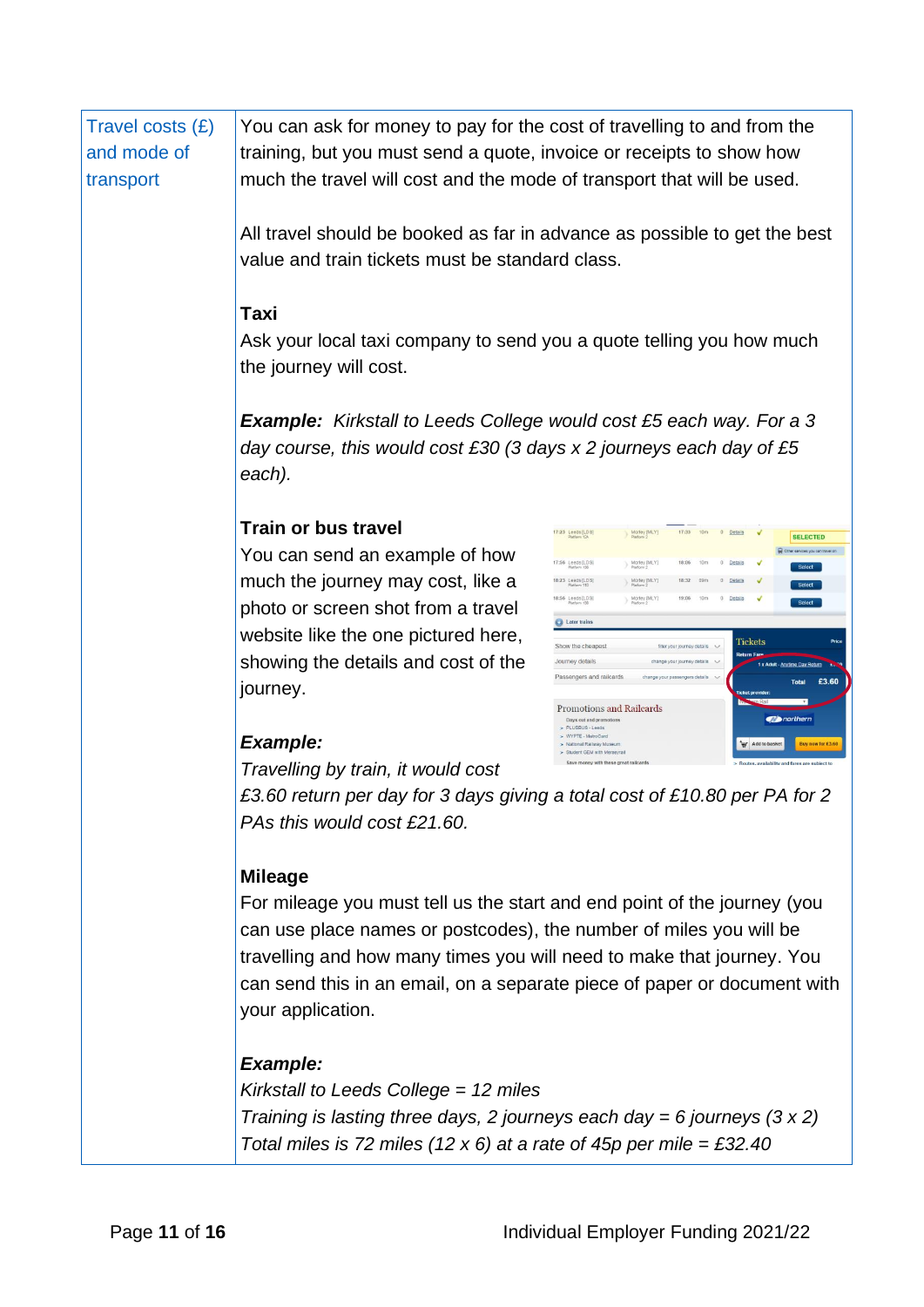| <b>Replacement PA</b> | You must put the total cost for a replacement PA, if you need one.                                                                                                                                                                                                                                                                                                                                                                                                                                                                                      |
|-----------------------|---------------------------------------------------------------------------------------------------------------------------------------------------------------------------------------------------------------------------------------------------------------------------------------------------------------------------------------------------------------------------------------------------------------------------------------------------------------------------------------------------------------------------------------------------------|
| (£), hours and        |                                                                                                                                                                                                                                                                                                                                                                                                                                                                                                                                                         |
| rate used             | Ideally, all training should take place during your PAs normal working<br>hours and you can ask for money to pay for the cost of a replacement<br>or additional PA, but there are certain rules about when you can ask for<br>this money. You can only ask for this money:<br>when you need to pay someone to support you while your usual PA is<br>п<br>away attending training during their normal working hours, or<br>when you (the employer) needs additional support to attend training<br>٠<br>that you wouldn't normally need during that time. |
|                       | You cannot ask for money to:                                                                                                                                                                                                                                                                                                                                                                                                                                                                                                                            |
|                       | pay your PAs to attend training<br>п                                                                                                                                                                                                                                                                                                                                                                                                                                                                                                                    |
|                       | pay for a PA when they would not normally be working for you<br>п                                                                                                                                                                                                                                                                                                                                                                                                                                                                                       |
|                       | If you need money to pay for a replacement PA for longer courses (e.g.<br>level 3 diploma) you can only ask for money when your PA is attending<br>this training during their normal working hours. You may be asked for<br>more information about this before any money is confirmed.                                                                                                                                                                                                                                                                  |
|                       | Using a replacement PA from an agency or other provider                                                                                                                                                                                                                                                                                                                                                                                                                                                                                                 |
|                       | If you are getting a replacement or temporary PA                                                                                                                                                                                                                                                                                                                                                                                                                                                                                                        |
|                       | QUOTE<br>from an agency or other provider, you must ask                                                                                                                                                                                                                                                                                                                                                                                                                                                                                                 |
|                       | them for a quote or an invoice telling you how much<br>it will cost and send it with your application.                                                                                                                                                                                                                                                                                                                                                                                                                                                  |
|                       | Using a replacement PA from your own team                                                                                                                                                                                                                                                                                                                                                                                                                                                                                                               |
|                       | If the replacement PA is from your own team of PAs                                                                                                                                                                                                                                                                                                                                                                                                                                                                                                      |
|                       | and they would be working additional hours to cover for the PA who is<br>attending training, you must send a copy of a payslip to confirm the                                                                                                                                                                                                                                                                                                                                                                                                           |
|                       | hourly rate of pay and say how many extra hours they will need to work.                                                                                                                                                                                                                                                                                                                                                                                                                                                                                 |
|                       | <b>Example:</b>                                                                                                                                                                                                                                                                                                                                                                                                                                                                                                                                         |
|                       | Two PAs attending a first aid course for 3 days from 10am-4pm.                                                                                                                                                                                                                                                                                                                                                                                                                                                                                          |
|                       | One PA would normally be working for you for 4 hours during the time<br>٠<br>the training is taking place and you'll need to get another PA to cover<br>their hours.                                                                                                                                                                                                                                                                                                                                                                                    |
|                       | Your other PA would not normally be working on those days and has<br>п<br>agreed to attend the training in their own time.                                                                                                                                                                                                                                                                                                                                                                                                                              |
|                       | PA providing the cover gets paid a rate of £9.50 per hour. Total cost is<br>٠<br>£9.50 x 4 hours x 3 days = £114.00                                                                                                                                                                                                                                                                                                                                                                                                                                     |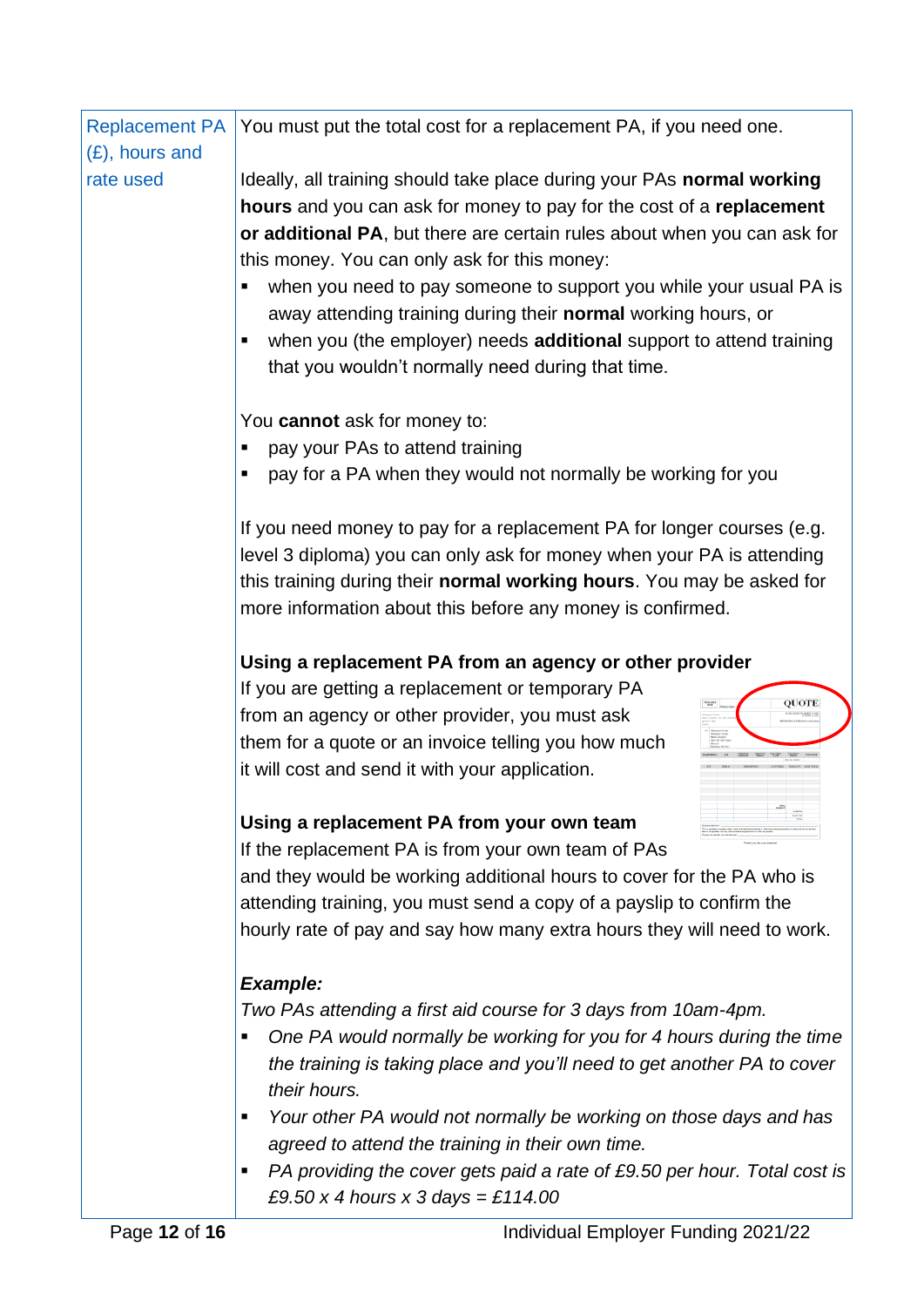| <b>Total cost</b><br>per course $(E)$                  | The total cost must include:<br>cost of training<br>п<br>travel costs<br>٠<br>replacement PA costs<br>$\blacksquare$<br><b>Example:</b><br>£1,200 Training course - 3 day first aid course, +<br>£32.40 travel costs, $+$<br>£114.00 PA cover costs, $=$<br>£1,346.40 total amount needed for two PAs to attend a 3 day first aid<br>course.                                                                                                                                                                                                                                                                                                                                                                        |
|--------------------------------------------------------|---------------------------------------------------------------------------------------------------------------------------------------------------------------------------------------------------------------------------------------------------------------------------------------------------------------------------------------------------------------------------------------------------------------------------------------------------------------------------------------------------------------------------------------------------------------------------------------------------------------------------------------------------------------------------------------------------------------------|
| <b>Total number of</b><br>people attending<br>training | You must say how many people will be attending training.<br><b>Example:</b><br>2 PAs attending 3 day first aid course<br>2 PAs attending an assisting and moving course (same PAs)<br>1 employer attending being a good employer training<br>$=$ 3 people.                                                                                                                                                                                                                                                                                                                                                                                                                                                          |
| Totals (£)                                             | Add up all the total costs for each of the training courses and put a total<br>cost on your application.<br>This will be the <b>total</b> amount of money you need to pay for all the training<br>courses, all the travel costs and all the PA cover costs.<br>It is the total amount of money you would like from Skills for Care.<br>Note: Successful applications asking for large sums of money for training<br>(for example, an application over £10,000 or single piece of learning over<br>£6,000) may not be paid all at once, but we may think about staging the<br>grant payments. This will be considered on a case by case basis and how<br>we will do this will be discussed with you (the applicant). |
| <b>Further</b><br>information                          | Use this space to add any other information you think may be relevant to<br>support your application, or where there wasn't space to include it<br>elsewhere on this form.                                                                                                                                                                                                                                                                                                                                                                                                                                                                                                                                          |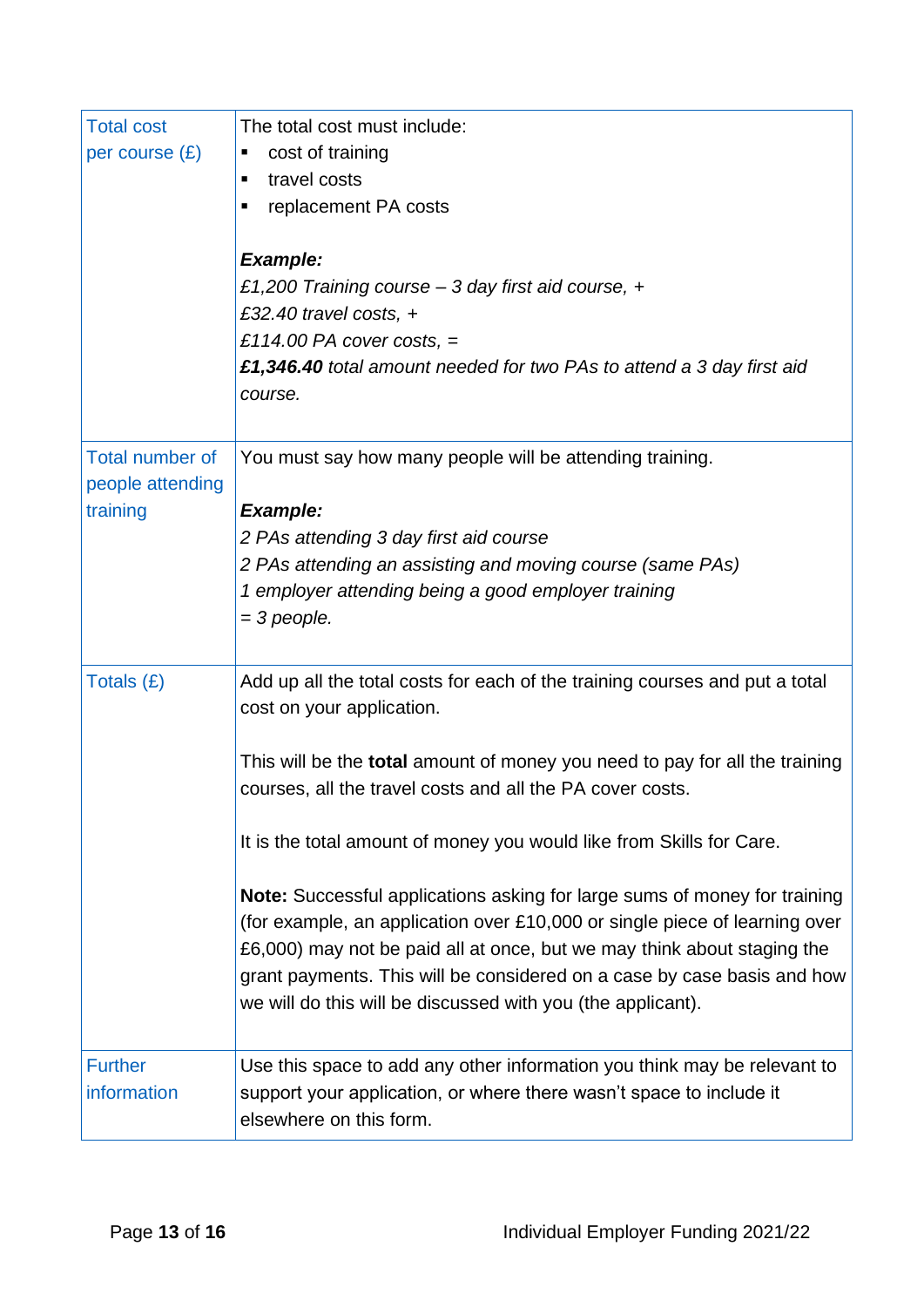# **Part 4 Bank details**

This section must be completed in full.

If your application is successful, we will pay the money directly into your bank account using BACS (bank transfer).

You need to tell us where you would like us to send the money.

| Sort code                    | The sort code should be in the format of three sets of two<br>numbers separated by a dash, e.g. 12-34-56.                                                                                                                                                                                                                                                                                                                                                                                                                                                                      |  |
|------------------------------|--------------------------------------------------------------------------------------------------------------------------------------------------------------------------------------------------------------------------------------------------------------------------------------------------------------------------------------------------------------------------------------------------------------------------------------------------------------------------------------------------------------------------------------------------------------------------------|--|
| <b>Account number</b>        | The number of your bank account; it is likely to be 8 digits<br>long.                                                                                                                                                                                                                                                                                                                                                                                                                                                                                                          |  |
| Name of account<br>holder    | The name of the person who has the bank account.                                                                                                                                                                                                                                                                                                                                                                                                                                                                                                                               |  |
| Name of bank                 | This is the name of the bank where the bank account is held,<br>e.g. Barclays, Halifax, Lloyds etc.                                                                                                                                                                                                                                                                                                                                                                                                                                                                            |  |
| Whose bank account<br>is it? | You must tick to say whose account it is:<br>If it is the employer's account, tick 'Employer's personal<br>account'<br>If the account is used for managing a direct payment, tick<br>٠<br>'Direct payment account'<br>If the account is one that is managed on behalf of the<br>٠<br>employer, for example by a family member, tick 'Account<br>managed on behalf of the employer'<br>If the money is being paid into an account that is not in the<br>٠<br>name of the employer, tick 'Other' and give us more<br>information about what type of account it is using the box. |  |
| Email to send receipt        | We will send a receipt by email to confirm that payment has<br>been made. You'll need to give us an email address for the<br>receipt.                                                                                                                                                                                                                                                                                                                                                                                                                                          |  |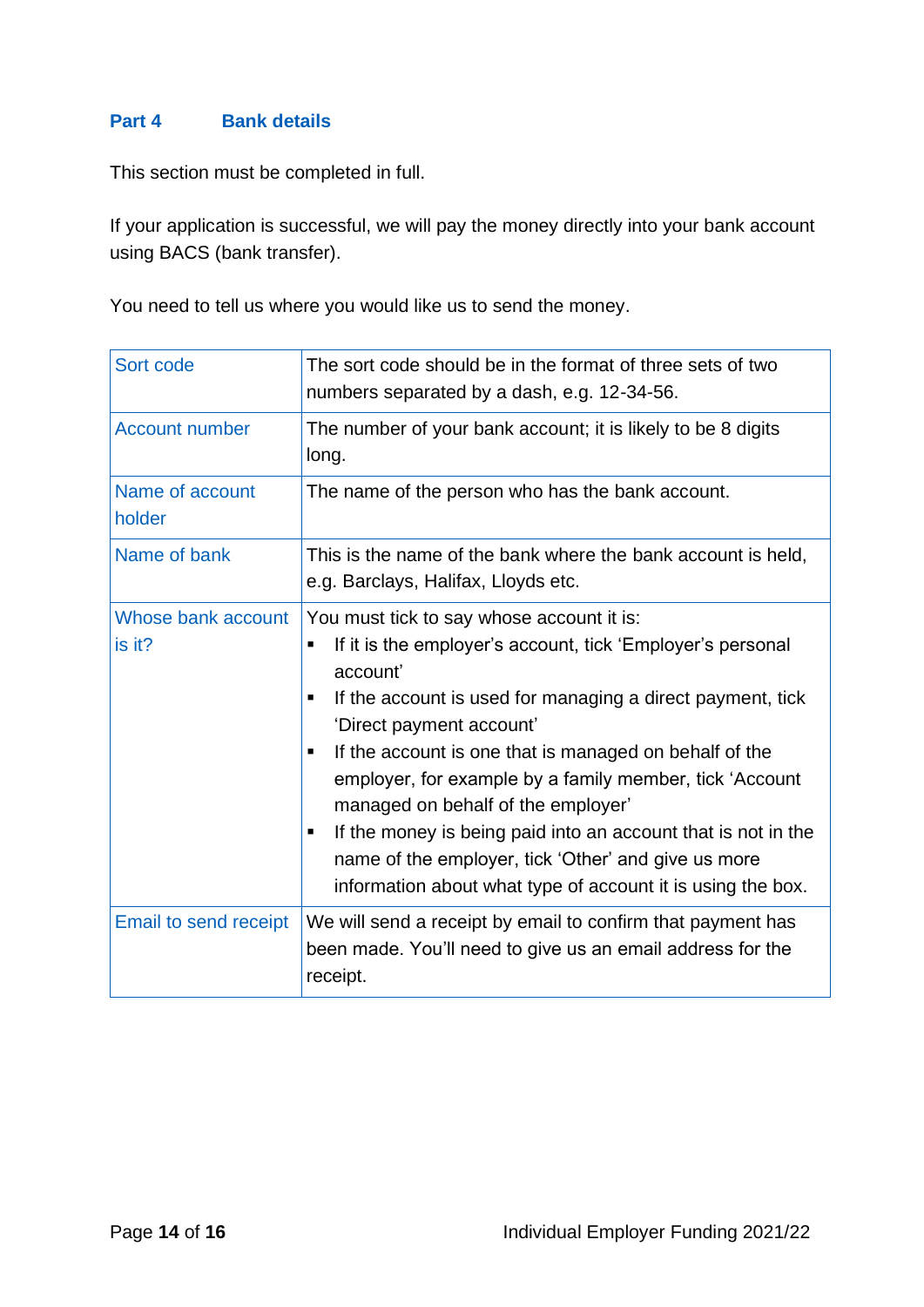# **Part 5 Conditions of the grant**

It is important that you read these conditions and make sure you understand them.

By signing and sending us the form, you are declaring that you agree to the conditions of the grant and you want to apply for this funding (or are authorised by the employer to apply for money on their behalf).

This section of the form tells you:

- how and when this money must be spent
- what you cannot use the money for
- what you must do
- what Skills for Care will do
- what Skills for Care will not do

The application should be signed and dated by the employer (the person who needs care and support) or their nominated person.

Full conditions for all grants awarded by Skills for Care can be found on the Skills for Care website here.

#### Employing personal assistants toolkit

If you would like a free copy of the [employing personal assistants](http://www.employingpersonalassistants.co.uk/)  [toolkit](http://www.employingpersonalassistants.co.uk/) sent to you, tick the box.



#### Sign up to newsletter

Skills for Care has lots of resources for individual employers and personal assistants, including a quarterly newsletter specially for you. Tick this box if you would like us to sign you up automatically.

If you want to do this yourself, go to [www.skillsforcare.org.uk/register](http://www.skillsforcare.org.uk/register) and make sure you tick the box to get the **newsletter for individual employers and those that support them**.